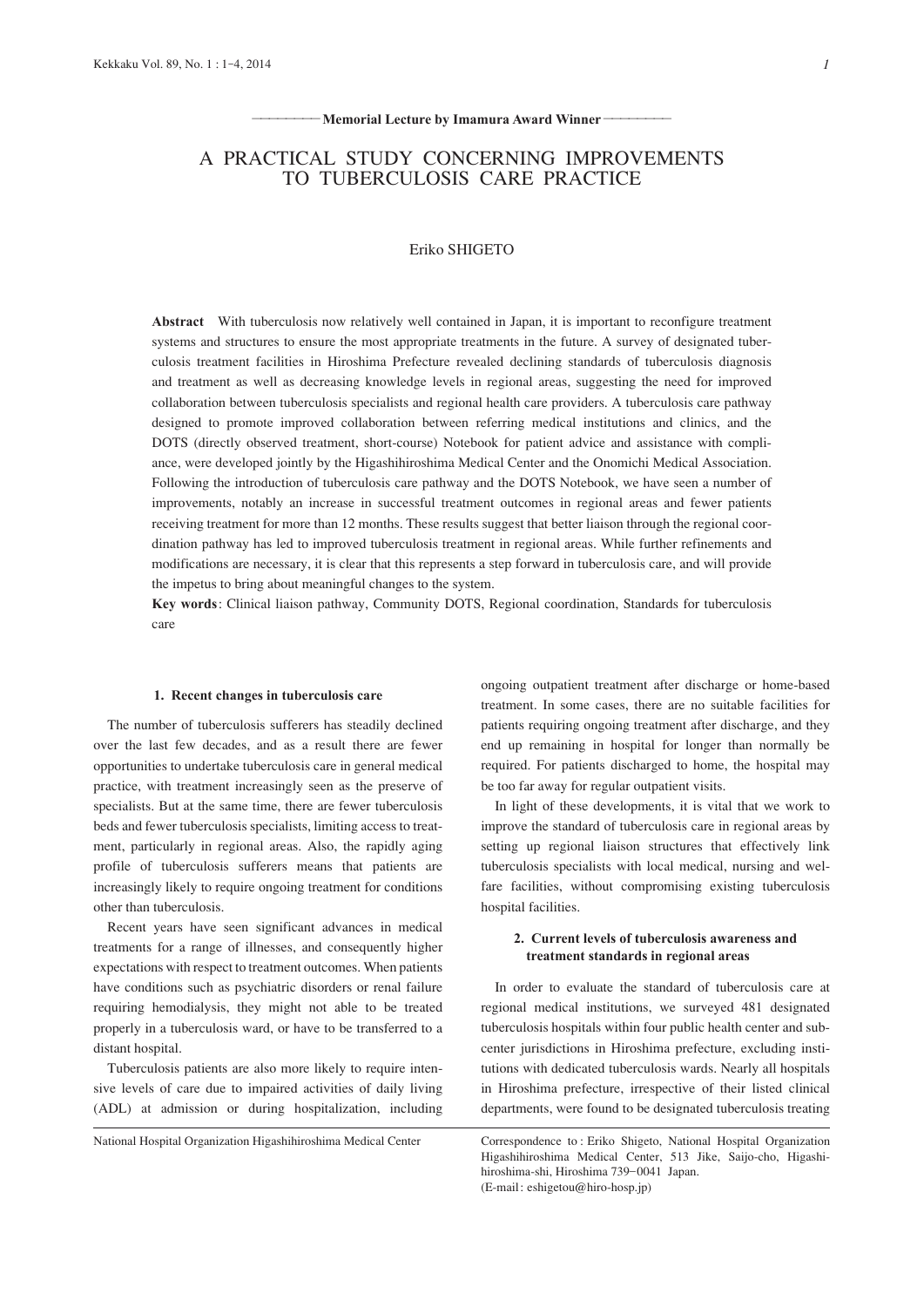hospitals. Responses were received from 227 hospitals, comprising 141 general internal medicine departments, nine respiratory medicine departments and 77 surgical or other departments. The results are presented below.

 (1) Of the 227 treating physicians at the designated tuberculosis treating hospitals, 48 (21.1%) had treated tuberculosis patients within the previous five years. These comprised 7 of 9 doctors from respiratory medicine departments (77.8%), 39 of 141 from general internal medicine departments (27.7%) and 2 of 77 from other departments (2.6%). Thus, tuberculosis cases were relatively rare at designated tuberculosis treating hospitals, particularly for non-physicians.

 (2) Of the remaining 179 clinicians who had not treated any tuberculosis patients in the previous five years, the main reasons were (multiple responses accepted):

- No patients presenting with tuberculosis  $(66.5\%)$
- Better to refer them to a specialist  $(50.0\%)$
- Lacking the experience or expertise  $(20.1\%)$

Also, 14.5% of these 179 clinicians had diagnosed tuberculosis but referred the patient to another hospital due to lack of experience, another 41.9% had referred patients with tuberculosis-like symptoms, and 38.5% had not come across any patients with tuberculosis-like symptoms. There was also a 5.0% don't know/can't recall response.

 (3) Of the 37 physicians who had treated tuberculosis patients within the previous five years, 12 (32.4%) had heard of standard treatment and 13 (35.1%) had heard of DOTS.

These results indicate declining rates of tuberculosis treatment in regional areas, with the prevailing trend being to refer tuberculosis cases to specialists. Without action to arrest this trend, we can expect to see a steady decline in the number of physicians able to treat tuberculosis. We also need better sharing of information concerning tuberculosis care, to ensure that those physicians who do offer treatment possess the necessary expertise.

### **3. Initiatives in regional coordination of tuberculosis care**

#### (1) Background

The Higashihiroshima Medical Center, in conjunction with the Onomichi Medical Association, trialed an initiative to improve regional coordination for tuberculosis care. The process is detailed below.

 ① The Higashihiroshima Medical Center submitted an application to the Onomichi Medical Association for improved regional coordination in tuberculosis care.

 ② The Onomichi Medical Association publicized the regional coordination initiative within the local area through information sessions and a survey, and identified the key requirements and expectations for a clinical liaison pathway in the local region.

 ③ These were used to set up a tuberculosis care pathway for medical professionals as well as a pathway for patients, the directly observed treatment, short-course (DOTS) Notebook. The treatment pathway is designed to be as simple and straightforward as possible, consisting of just two A4 pages. The first page shows treatment start and (scheduled) end dates, medication dosages, methods of administration and a checklist for adverse reactions, together with test timetables and other relevant information, while the second page is used to enter details such as microbiological test results, medications used, and clinical history. Similarly, the procedures that should be undertaken when tuberculosis is diagnosed or suspected are summarized on a two-sided A4 Tuberculosis Care Pathway that can be supplied by the public health center at the patient's request. We also produced a DOTS Notebook, designed to prevent duplication of the separate patient advice and compliance assistance booklets that are currently provided by the hospital at the initial stage and then by the health center after discharge. The DOTS Notebook allows the nursing department of the tuberculosis hospital to coordinate with the health center so that all details of treatment history from start to finish are recorded in the one place.

 ④ Regional liaison paths were introduced from December 2008 onwards, centered on the Onomichi municipal area. When a patient was discharged from a tuberculosis ward and referred to a regional medical institution, a treatment pathway detailing the tuberculosis treatment schedule was attached to the referral letter. Upon admission to hospital, patients were supplied with a DOTS Notebook for recording information, test results and details of medications administered. Patients were instructed to continue using the DOTS Notebook after leaving hospital and to bring it to outpatient visits. The DOTS Notebook has been translated into English, Indonesian, Tagalog and Chinese for the benefit of non-Japanese patients.

 ⑤ In parallel with the above, the Tuberculosis Regional Cooperation Study Group was set up to promote evaluation and discussion of tuberculosis care at medical institutions with tuberculosis wards in Hiroshima Prefecture, as well as issues such as whether or not to treat concomitant conditions, how to apportion tuberculosis treatment roles and responsibilities, and the need for formal clinical structures.

 ⑥ In order to promote regional coordination within Onomichi and throughout the prefecture, a Tuberculosis Care Pathway was featured on the website of the Higashihiroshima Medical Center, while the DOTS Notebook was featured on the website of the Hiroshima Infectious Disease Center, including foreign language translations.

 ⑦ In 2009, the Hiroshima Prefectural Government set up the Tuberculosis Regional Cooperation Committee comprising representatives of prefectural health centers, the Hiroshima Infectious Disease Center, and hospitals with tuberculosis wards and/or tuberculosis model beds. On behalf of Hiroshima Prefecture, this Committee regularly conducts "Tuberculosis Regional Cooperation Promotion Seminars", that strengthen and act as a surrogate for the above Tuberculosis Regional Cooperation Study Group.

⑧ In 2011, three years after introducing the liaison path-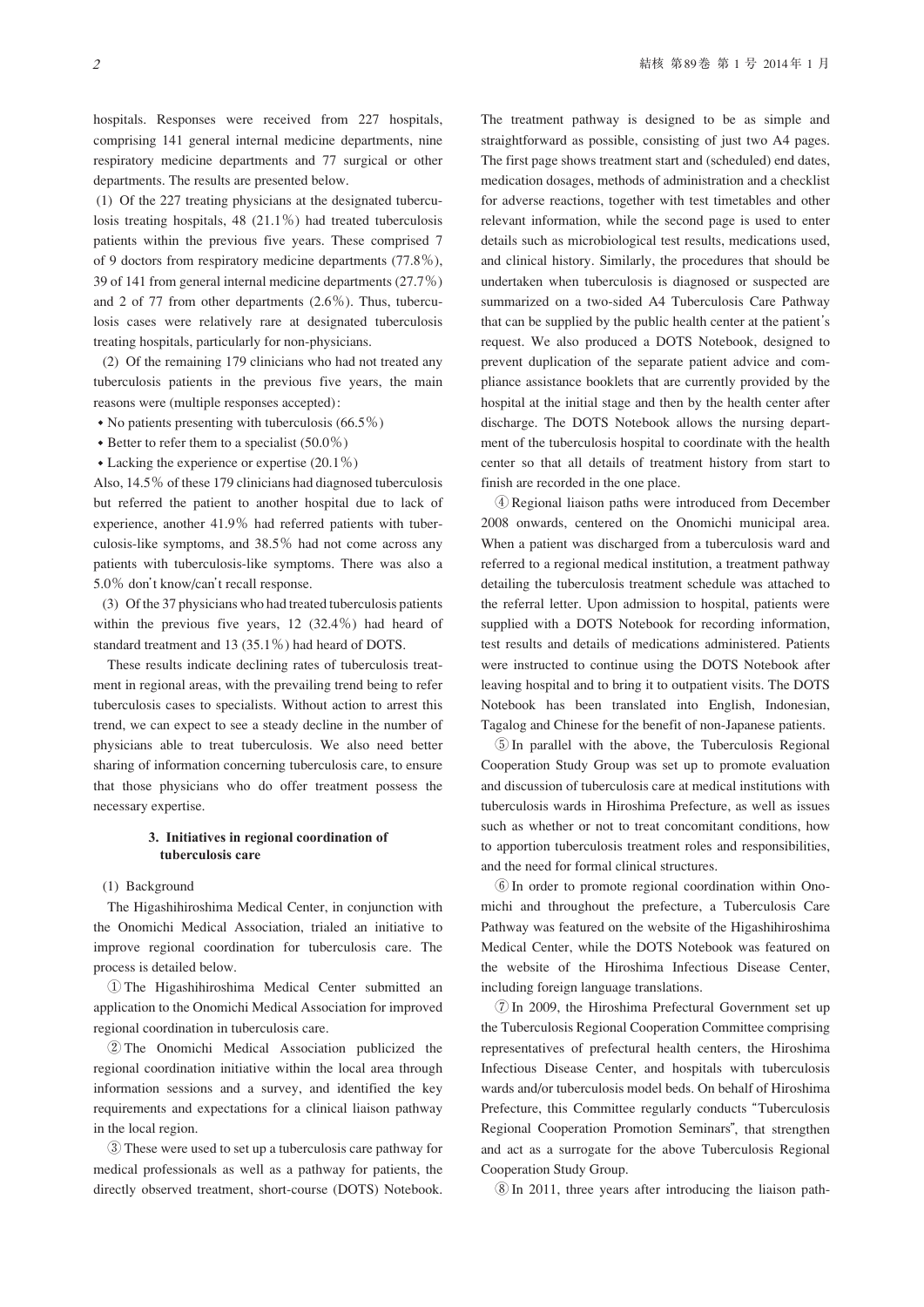ways, we evaluated their effectiveness by comparing therapeutic results of initial treatment for positive sputum smear patients in the area covered by the Tobu Health Center (including Onomichi). The findings are shown below.

 ⑨ Costs associated with holding regular meetings, developing the pathways, and producing the DOTS Notebook (including foreign language translations) were subsidized through a Ministry of Health, Labour and Welfare grant, enabling us to produce a report.

The above constitutes the process by which we sought to improve regional cooperation in tuberculosis care. Fig. 1 illustrates the structure of the liaison network in Hiroshima Prefecture.

(2) Clinical liaison pathway outcomes in Onomichi

We evaluated the benefits of the clinical liaison pathway initiative by analyzing results for tuberculosis patient cohorts in the Tobu Health Center area (which includes Onomichi) in 2006 and 2007 (before introduction of the clinical liaison pathway) and in 2009 and 2010 (using the clinical liaison pathway).

 ① Treatment was successful (cured+completed treatment) in sputum acid-fast bacillus smear positive patients in 37.0% of the before group, compared to 53.3% in the after group, as shown in Fig. 2. Of particular note is that the "cured" rate leapt from 0% to 40.0%, while the number of patients still undergoing treatment after 12 months fell from 17.4% to 6.7%.

 ② Prior to introduction of the clinical liaison pathway, 76.1 % of newly registered tuberculosis patients were initially treated at hospitals with dedicated tuberculosis wards, as shown in Fig. 3. This figure fell to 55.7% following introduction of the clinical liaison pathway, suggesting increased use of general hospitals for the treatment of non-infectious



**Fig. 1** Regional collaboration for tuberculosis care in Hiroshima Prefecture Circles with dotted outlines are conducted by the prefectural government.



**Fig. 2** Treatment outcomes for newly notified sputum smear positive pulmonary tuberculosis patients at the Tobu Health Center before and after introduction of the liaison path



Higashihiroshima Medical Center

Other hospitals with TB wards

**Fig. 3** Where treatment for tuberculosis was commenced for newly notified tuberculosis patients before and after introduction of the liaison pathway to the Tobu Health Center